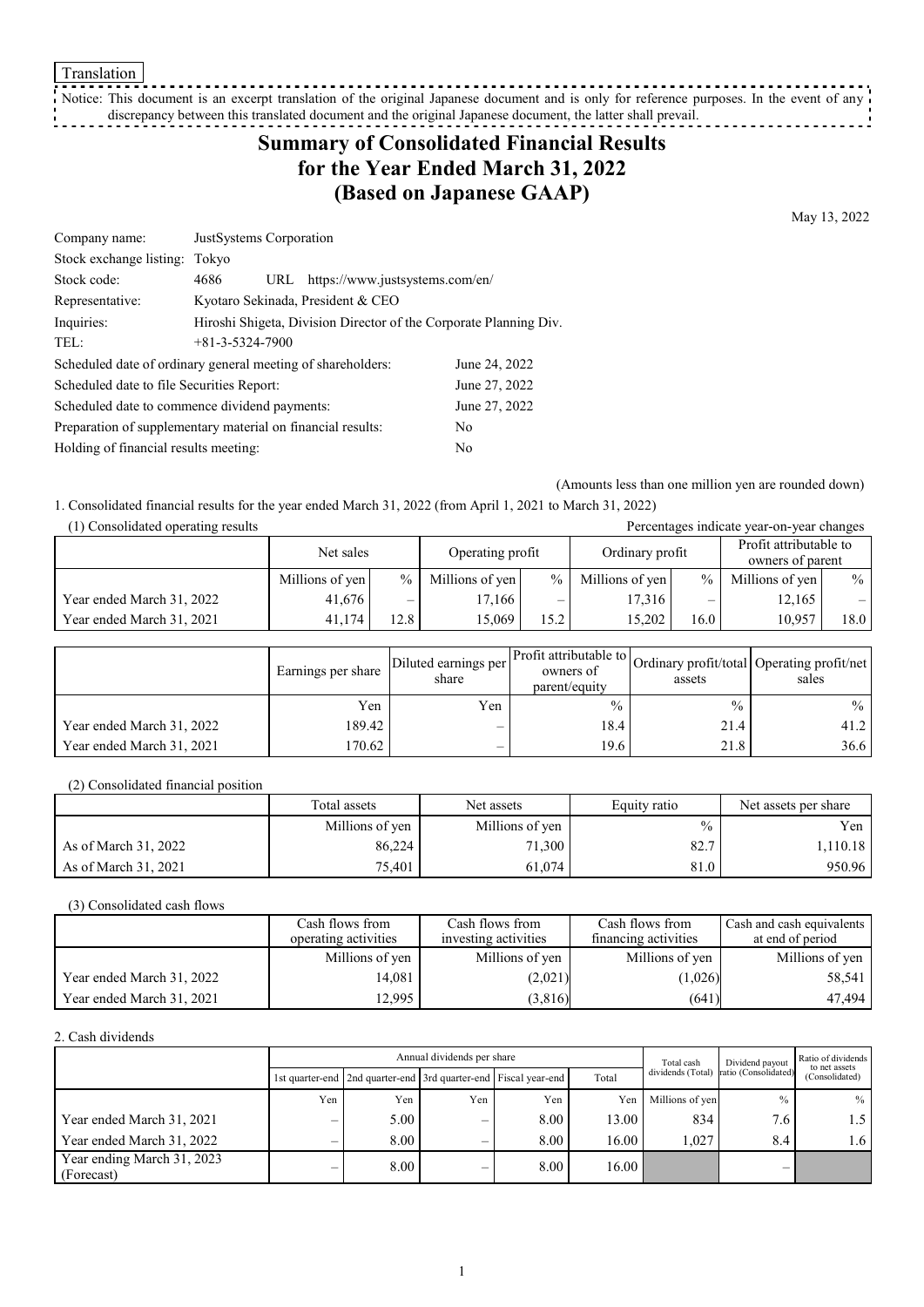3. Notes

| (1) Changes in significant subsidiaries during the year ended March 31, 2022                                              | No         |
|---------------------------------------------------------------------------------------------------------------------------|------------|
| (changes in specified subsidiaries resulting in the change in scope of consolidation):                                    |            |
| (2) Changes in accounting policies, changes in accounting estimates, and restatement of prior period financial statements |            |
| Changes in accounting policies due to revisions to accounting standards and other regulations:                            | <b>Yes</b> |
| Changes in accounting policies due to other reasons:                                                                      | No.        |
| Changes in accounting estimates:                                                                                          | No         |
| Restatement of prior period financial statements:                                                                         | No         |
| (3) Number of issued shares (common shares)                                                                               |            |

Total number of issued shares at the end of the period (including treasury shares)

| As of March 31, 2022                               | 64,224,800 shares   As of March 31, 2021      | 64,224,800 shares |
|----------------------------------------------------|-----------------------------------------------|-------------------|
| Number of treasury shares at the end of the period |                                               |                   |
| As of March 31, 2022                               | 845 shares   As of March 31, 2021             | 783 shares        |
| Average number of shares during the period         |                                               |                   |
| Year ended March 31, 2022                          | 64,223,994 shares   Year ended March 31, 2021 | 64,224,054 shares |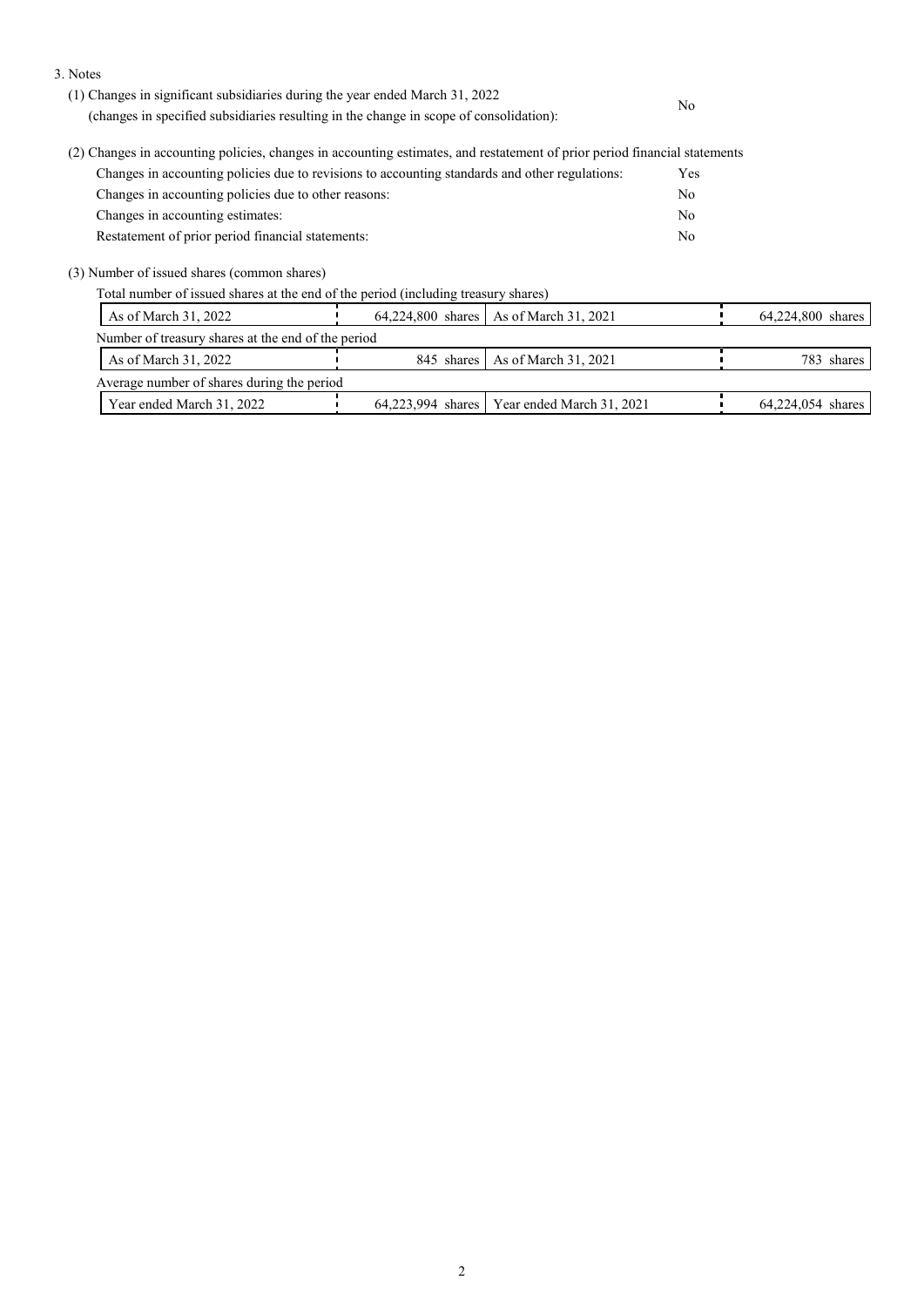## **Consolidated financial statements**

**Consolidated balance sheets**

|                                       | (Millions of yen)    |                      |  |  |  |
|---------------------------------------|----------------------|----------------------|--|--|--|
|                                       | As of March 31, 2021 | As of March 31, 2022 |  |  |  |
| Assets                                |                      |                      |  |  |  |
| Current assets                        |                      |                      |  |  |  |
| Cash and deposits                     | 56,007               | 62,151               |  |  |  |
| Notes and accounts receivable - trade | 3,056                | 2,537                |  |  |  |
| Securities                            |                      | 5,000                |  |  |  |
| Merchandise and finished goods        | 825                  | 738                  |  |  |  |
| Raw materials and supplies            | 1,278                | 2,430                |  |  |  |
| Prepaid expenses                      | 3,613                | 2,768                |  |  |  |
| Other                                 | 739                  | 719                  |  |  |  |
| Allowance for doubtful accounts       | (43)                 | (36)                 |  |  |  |
| Total current assets                  | 65,477               | 76,308               |  |  |  |
| Non-current assets                    |                      |                      |  |  |  |
| Property, plant and equipment         |                      |                      |  |  |  |
| Buildings and structures              | 9,445                | 9,450                |  |  |  |
| Tools, furniture and fixtures         | 1,595                | 1,491                |  |  |  |
| Land                                  | 3,569                | 3,569                |  |  |  |
| Accumulated depreciation              | (8, 420)             | (8, 477)             |  |  |  |
| Total property, plant and equipment   | 6,190                | 6,033                |  |  |  |
| Intangible assets                     |                      |                      |  |  |  |
| Software                              | 2,394                | 2,705                |  |  |  |
| Software in progress                  | 394                  | 308                  |  |  |  |
| Other                                 | $\mathbf{0}$         | $\theta$             |  |  |  |
| Total intangible assets               | 2,790                | 3,014                |  |  |  |
| Investments and other assets          |                      |                      |  |  |  |
| Investment securities                 | 30                   | 25                   |  |  |  |
| Deferred tax assets                   | 643                  | 601                  |  |  |  |
| Other                                 | 459                  | 431                  |  |  |  |
| Allowance for doubtful accounts       | (190)                | (190)                |  |  |  |
| Total investments and other assets    | 943                  | 868                  |  |  |  |
| Total non-current assets              | 9,923                | 9,916                |  |  |  |
| Total assets                          | 75,401               | 86,224               |  |  |  |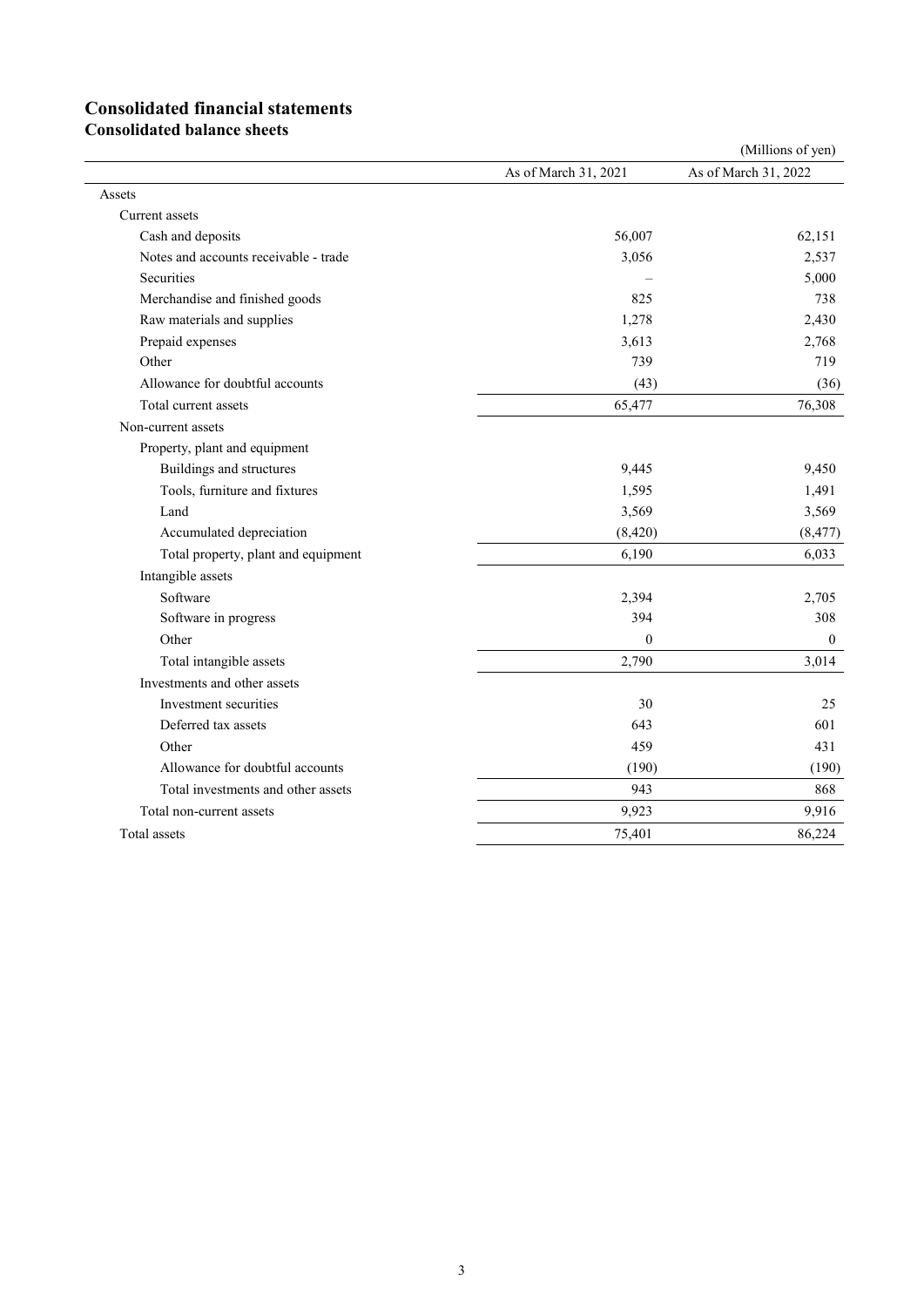|                                                       |                      | (Millions of yen)    |
|-------------------------------------------------------|----------------------|----------------------|
|                                                       | As of March 31, 2021 | As of March 31, 2022 |
| Liabilities                                           |                      |                      |
| <b>Current liabilities</b>                            |                      |                      |
| Accounts payable - trade                              | 1,232                | 620                  |
| Accounts payable - other                              | 1,856                | 1,748                |
| Income taxes payable                                  | 2,630                | 2,843                |
| Unearned revenue                                      | 6,719                | 8,319                |
| Provision for bonuses                                 | 575                  | 572                  |
| Other                                                 | 1,190                | 694                  |
| Total current liabilities                             | 14,206               | 14,797               |
| Non-current liabilities                               |                      |                      |
| Retirement benefit liability                          | 96                   | 104                  |
| Other                                                 | 23                   | 22                   |
| Total non-current liabilities                         | 119                  | 127                  |
| <b>Total liabilities</b>                              | 14,326               | 14,924               |
| Net assets                                            |                      |                      |
| Shareholders' equity                                  |                      |                      |
| Share capital                                         | 10,146               | 10,146               |
| Capital surplus                                       | 12,293               | 12,293               |
| Retained earnings                                     | 38,736               | 48,989               |
| Treasury shares                                       | (1)                  | (1)                  |
| Total shareholders' equity                            | 61,175               | 71,427               |
| Accumulated other comprehensive income                |                      |                      |
| Valuation difference on available-for-sale securities | 8                    | 5                    |
| Foreign currency translation adjustment               | (102)                | (123)                |
| Remeasurements of defined benefit plans               | (6)                  | (9)                  |
| Total accumulated other comprehensive income          | (100)                | (127)                |
| Total net assets                                      | 61,074               | 71,300               |
| Total liabilities and net assets                      | 75,401               | 86,224               |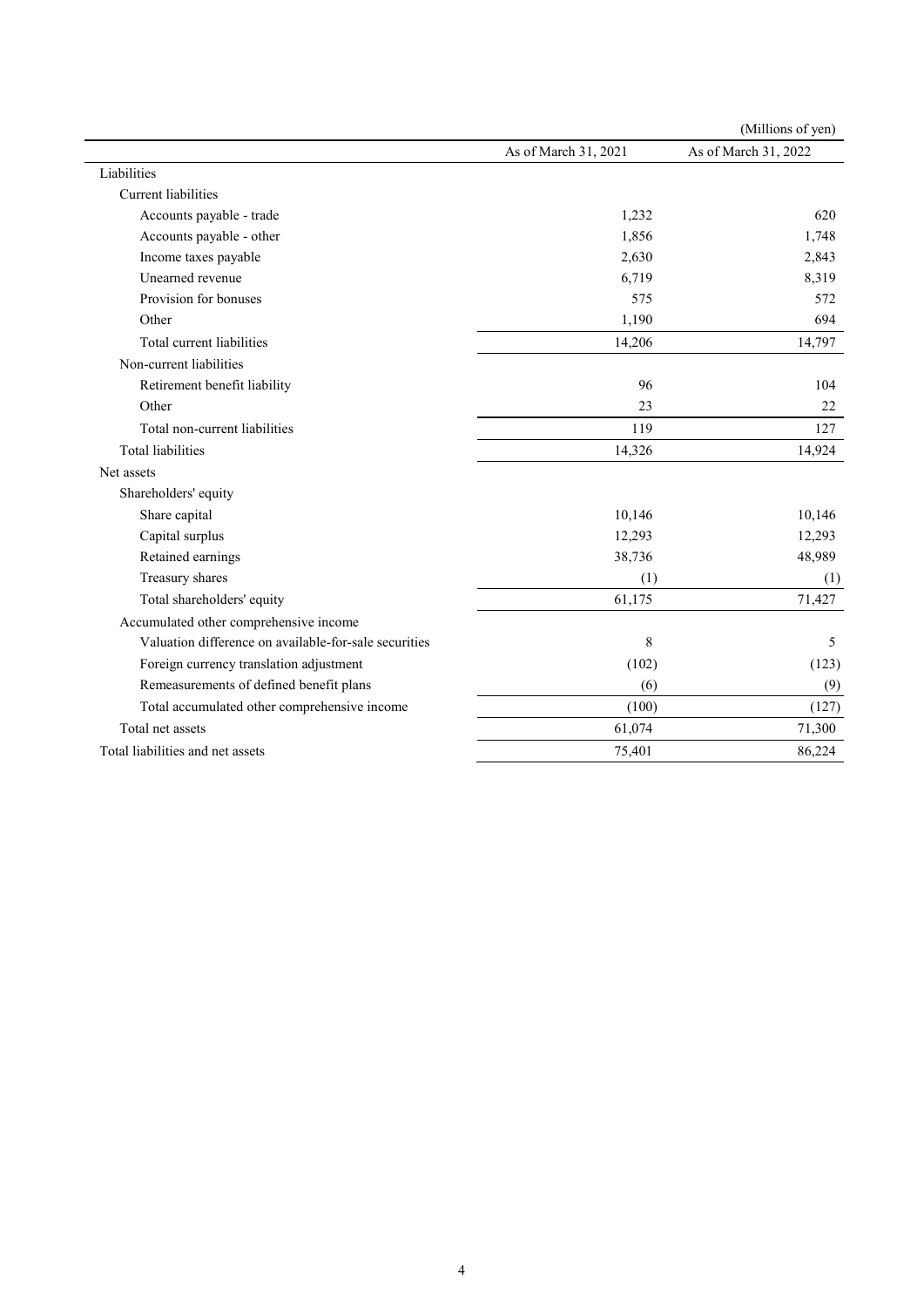### **Consolidated statements of income and consolidated statements of comprehensive income Consolidated statements of income**

|                                                    |                   | (Millions of yen) |
|----------------------------------------------------|-------------------|-------------------|
|                                                    | Fiscal year ended | Fiscal year ended |
|                                                    | March 31, 2021    | March 31, 2022    |
| Net sales                                          | 41,174            | 41,676            |
| Cost of sales                                      | 11,268            | 9,799             |
| Gross profit                                       | 29,906            | 31,877            |
| Selling, general and administrative expenses       |                   |                   |
| Advertising expenses                               | 7,198             | 7,270             |
| Employees' salaries and allowances                 | 1,472             | 1,445             |
| Provision for bonuses                              | 295               | 287               |
| Retirement benefit expenses                        | 43                | 54                |
| Research and development expenses                  | 1,256             | 1,023             |
| Other                                              | 4,570             | 4,629             |
| Total selling, general and administrative expenses | 14,837            | 14,711            |
| Operating profit                                   | 15,069            | 17,166            |
| Non-operating income                               |                   |                   |
| Foreign exchange gains                             | 75                | 80                |
| Interest income                                    | 8                 | 22                |
| Rental income                                      | 45                | 45                |
| Other                                              | 26                | 18                |
| Total non-operating income                         | 156               | 167               |
| Non-operating expenses                             |                   |                   |
| Rental expenses                                    | 3                 | 3                 |
| Other                                              | 19                | 12                |
| Total non-operating expenses                       | 23                | 16                |
| Ordinary profit                                    | 15,202            | 17,316            |
| Extraordinary income                               |                   |                   |
| Gain on sale of investment securities              | 1                 | $\overline{c}$    |
| Total extraordinary income                         | 1                 | $\overline{2}$    |
| <b>Extraordinary</b> losses                        |                   |                   |
| Impairment losses                                  | 71                |                   |
| Loss on valuation of investment securities         | 1                 |                   |
| Total extraordinary losses                         | 72                |                   |
| Profit before income taxes                         | 15,130            | 17,319            |
| Income taxes - current                             | 4,129             | 4,720             |
| Income taxes - deferred                            | 43                | 433               |
| Total income taxes                                 | 4,172             | 5,153             |
| Profit                                             | 10,957            | 12,165            |
| Profit attributable to owners of parent            | 10,957            | 12,165            |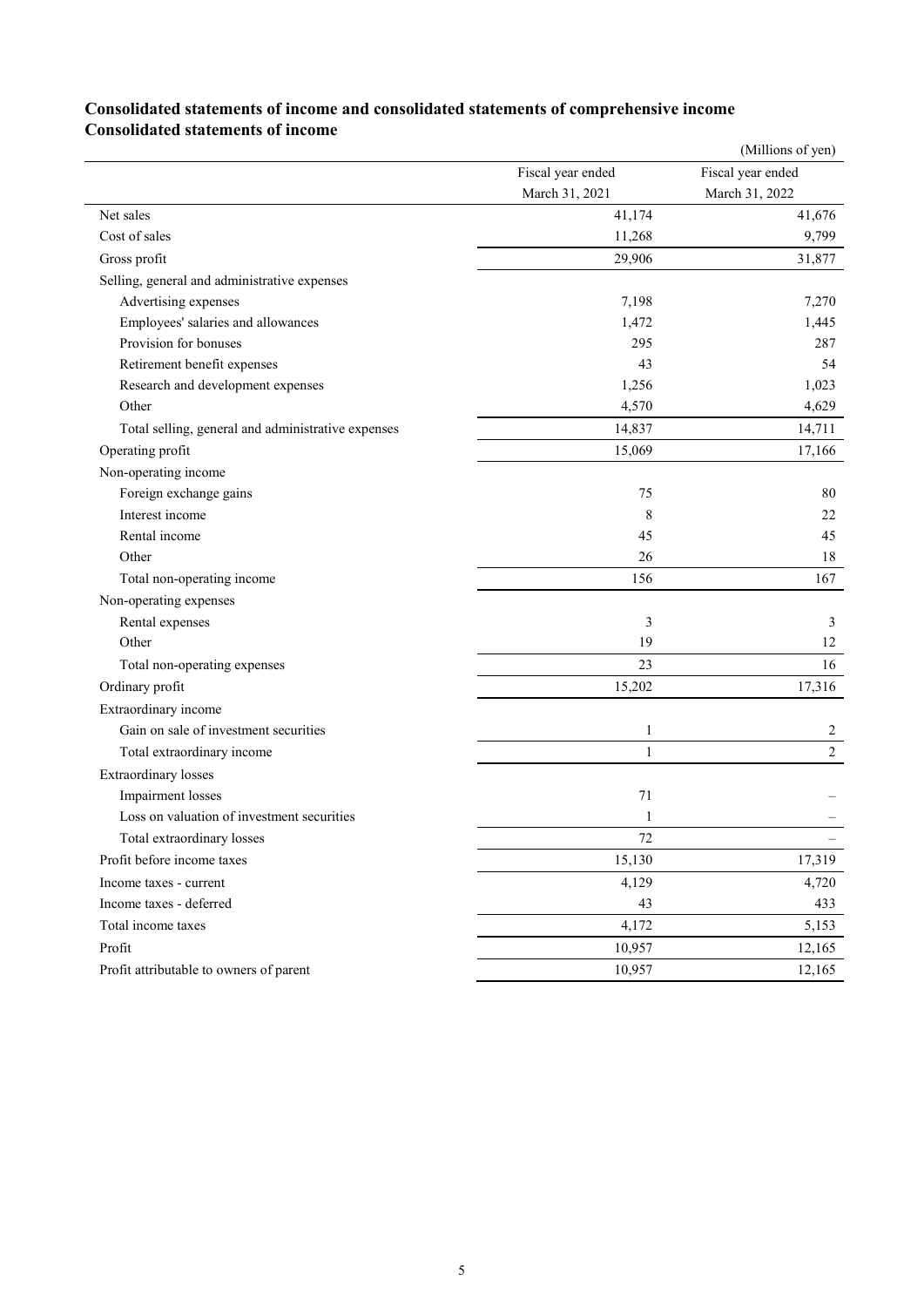## **Consolidated statements of comprehensive income**

| Consonautea surtements or comprenensive meome         |                   |                   |
|-------------------------------------------------------|-------------------|-------------------|
|                                                       |                   | (Millions of yen) |
|                                                       | Fiscal year ended | Fiscal year ended |
|                                                       | March 31, 2021    | March 31, 2022    |
| Profit                                                | 10,957            | 12,165            |
| Other comprehensive income                            |                   |                   |
| Valuation difference on available-for-sale securities | 4                 | (2)               |
| Foreign currency translation adjustment               | (30)              | (21)              |
| Remeasurements of defined benefit plans, net of tax   | (17)              | (2)               |
| Total other comprehensive income                      | (42)              | (27)              |
| Comprehensive income                                  | 10,914            | 12,138            |
| Comprehensive income attributable to                  |                   |                   |
| Comprehensive income attributable to owners of parent | 10,914            | 12,138            |
| Comprehensive income attributable to non-controlling  |                   |                   |
| interests                                             |                   |                   |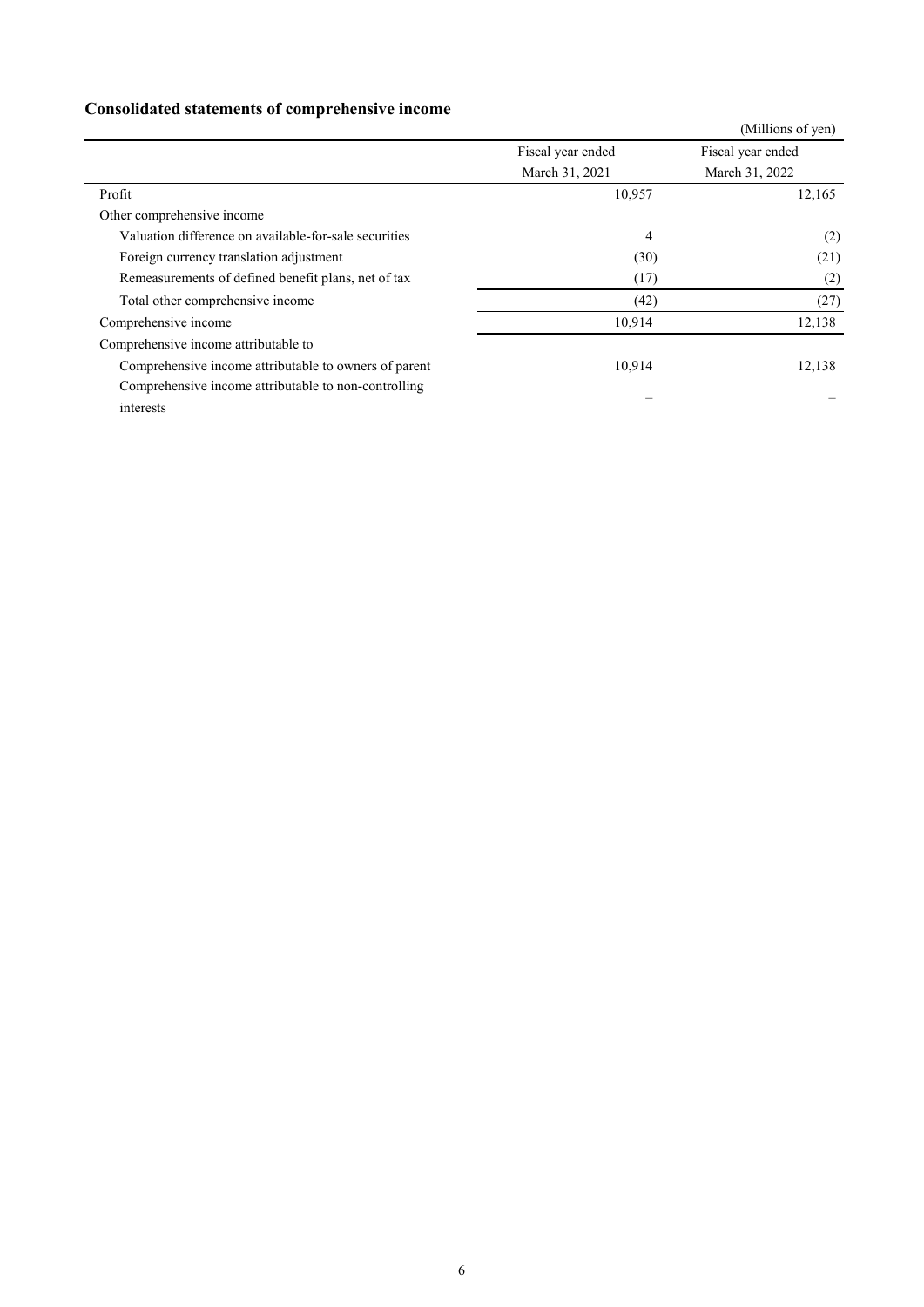#### **Consolidated statements of changes in equity**

Fiscal year ended March 31, 2021

|                                                         |                          |                          |                   |                 | (Millions of yen)             |  |  |  |  |
|---------------------------------------------------------|--------------------------|--------------------------|-------------------|-----------------|-------------------------------|--|--|--|--|
|                                                         |                          | Shareholders' equity     |                   |                 |                               |  |  |  |  |
|                                                         | Share capital            | Capital surplus          | Retained earnings | Treasury shares | Total shareholders'<br>equity |  |  |  |  |
| Balance at beginning of period                          | 10,146                   | 12,293                   | 28,420            | (1)             | 50,859                        |  |  |  |  |
| Cumulative effects of changes<br>in accounting policies |                          |                          |                   |                 |                               |  |  |  |  |
| Restated balance                                        | 10,146                   | 12,293                   | 28,420            | (1)             | 50,859                        |  |  |  |  |
| Changes during period                                   |                          |                          |                   |                 |                               |  |  |  |  |
| Dividends of surplus                                    |                          |                          | (642)             |                 | (642)                         |  |  |  |  |
| Profit attributable to owners of<br>parent              |                          |                          | 10,957            |                 | 10,957                        |  |  |  |  |
| Purchase of treasury shares                             |                          |                          |                   | (0)             | (0)                           |  |  |  |  |
| Net changes in items other<br>than shareholders' equity |                          |                          |                   |                 |                               |  |  |  |  |
| Total changes during period                             | $\overline{\phantom{m}}$ | $\overline{\phantom{0}}$ | 10,315            | (0)             | 10,315                        |  |  |  |  |
| Balance at end of period                                | 10,146                   | 12,293                   | 38,736            | (1)             | 61,175                        |  |  |  |  |

|                                                         | Accumulated other comprehensive income                      |                                            |                                            |                                                    |                  |
|---------------------------------------------------------|-------------------------------------------------------------|--------------------------------------------|--------------------------------------------|----------------------------------------------------|------------------|
|                                                         | Valuation difference<br>on available-for-sale<br>securities | Foreign currency<br>translation adjustment | Remeasurements of<br>defined benefit plans | Total accumulated<br>other comprehensive<br>income | Total net assets |
| Balance at beginning of period                          | 3                                                           | (71)                                       | 10                                         | (57)                                               | 50,802           |
| Cumulative effects of changes<br>in accounting policies |                                                             |                                            |                                            |                                                    |                  |
| Restated balance                                        | 3                                                           | (71)                                       | 10                                         | (57)                                               | 50,802           |
| Changes during period                                   |                                                             |                                            |                                            |                                                    |                  |
| Dividends of surplus                                    |                                                             |                                            |                                            |                                                    | (642)            |
| Profit attributable to owners of<br>parent              |                                                             |                                            |                                            |                                                    | 10,957           |
| Purchase of treasury shares                             |                                                             |                                            |                                            |                                                    | (0)              |
| Net changes in items other<br>than shareholders' equity | 4                                                           | (30)                                       | (17)                                       | (42)                                               | (42)             |
| Total changes during period                             | 4                                                           | (30)                                       | (17)                                       | (42)                                               | 10,272           |
| Balance at end of period                                | 8                                                           | (102)                                      | (6)                                        | (100)                                              | 61,074           |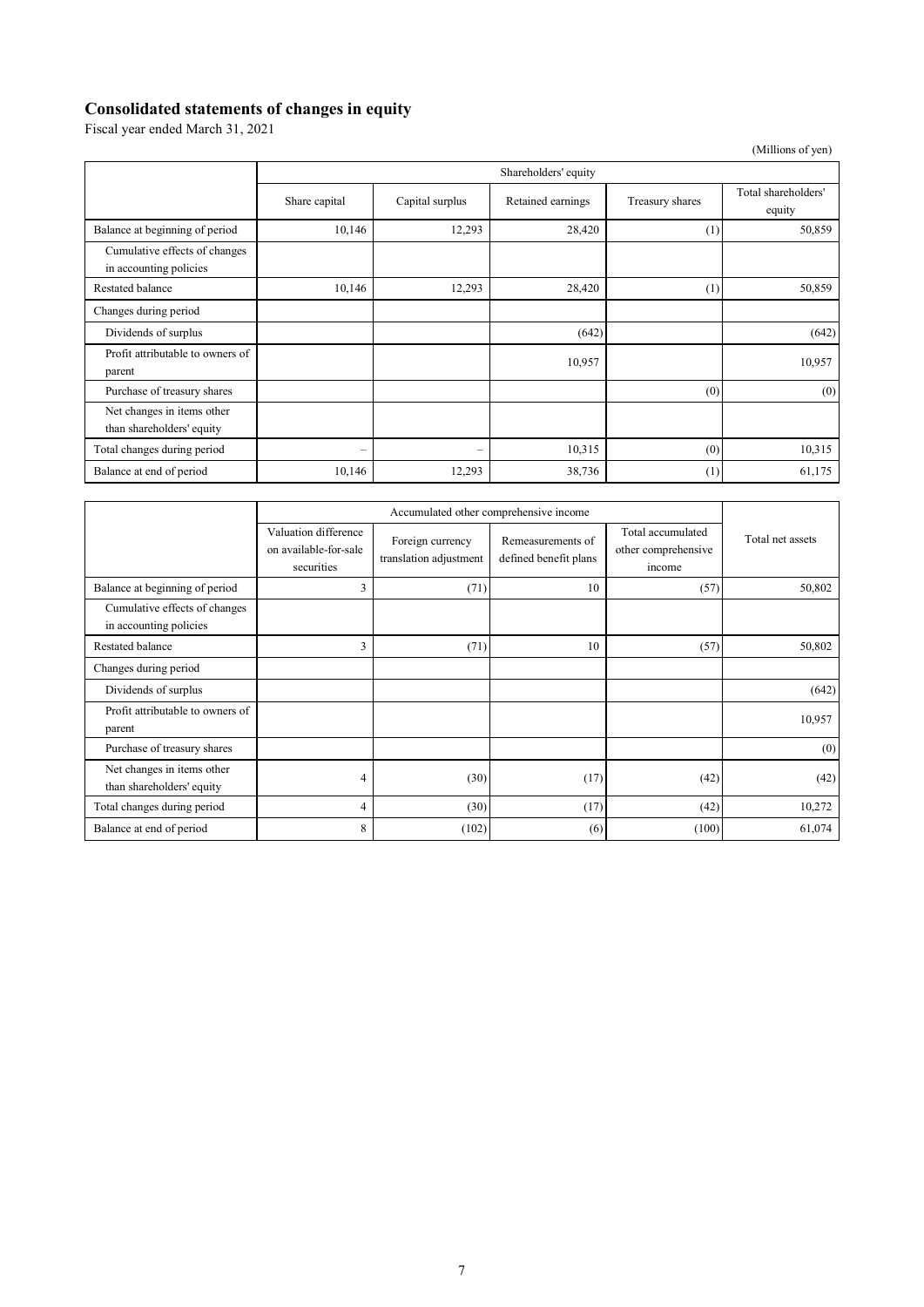### Fiscal year ended March 31, 2022

(Millions of yen)

|                                                         | Shareholders' equity     |                 |                   |                 |                               |
|---------------------------------------------------------|--------------------------|-----------------|-------------------|-----------------|-------------------------------|
|                                                         | Share capital            | Capital surplus | Retained earnings | Treasury shares | Total shareholders'<br>equity |
| Balance at beginning of period                          | 10,146                   | 12,293          | 38,736            | (1)             | 61,175                        |
| Cumulative effects of changes<br>in accounting policies |                          |                 | (885)             |                 | (885)                         |
| Restated balance                                        | 10,146                   | 12,293          | 37,851            | (1)             | 60,290                        |
| Changes during period                                   |                          |                 |                   |                 |                               |
| Dividends of surplus                                    |                          |                 | (1,027)           |                 | (1,027)                       |
| Profit attributable to owners of<br>parent              |                          |                 | 12,165            |                 | 12,165                        |
| Purchase of treasury shares                             |                          |                 |                   | (0)             | (0)                           |
| Net changes in items other<br>than shareholders' equity |                          |                 |                   |                 |                               |
| Total changes during period                             | $\overline{\phantom{0}}$ | -               | 11,137            | (0)             | 11,137                        |
| Balance at end of period                                | 10,146                   | 12,293          | 48,989            | (1)             | 71,427                        |

|                                                         | Accumulated other comprehensive income                      |                                            |                                            |                                                    |                  |
|---------------------------------------------------------|-------------------------------------------------------------|--------------------------------------------|--------------------------------------------|----------------------------------------------------|------------------|
|                                                         | Valuation difference<br>on available-for-sale<br>securities | Foreign currency<br>translation adjustment | Remeasurements of<br>defined benefit plans | Total accumulated<br>other comprehensive<br>income | Total net assets |
| Balance at beginning of period                          | 8                                                           | (102)                                      | (6)                                        | (100)                                              | 61,074           |
| Cumulative effects of changes<br>in accounting policies |                                                             |                                            |                                            |                                                    | (885)            |
| Restated balance                                        | 8                                                           | (102)                                      | (6)                                        | (100)                                              | 60,189           |
| Changes during period                                   |                                                             |                                            |                                            |                                                    |                  |
| Dividends of surplus                                    |                                                             |                                            |                                            |                                                    | (1,027)          |
| Profit attributable to owners of<br>parent              |                                                             |                                            |                                            |                                                    | 12,165           |
| Purchase of treasury shares                             |                                                             |                                            |                                            |                                                    | (0)              |
| Net changes in items other<br>than shareholders' equity | (2)                                                         | (21)                                       | (2)                                        | (27)                                               | (27)             |
| Total changes during period                             | (2)                                                         | (21)                                       | (2)                                        | (27)                                               | 11,110           |
| Balance at end of period                                | 5                                                           | (123)                                      | (9)                                        | (127)                                              | 71,300           |